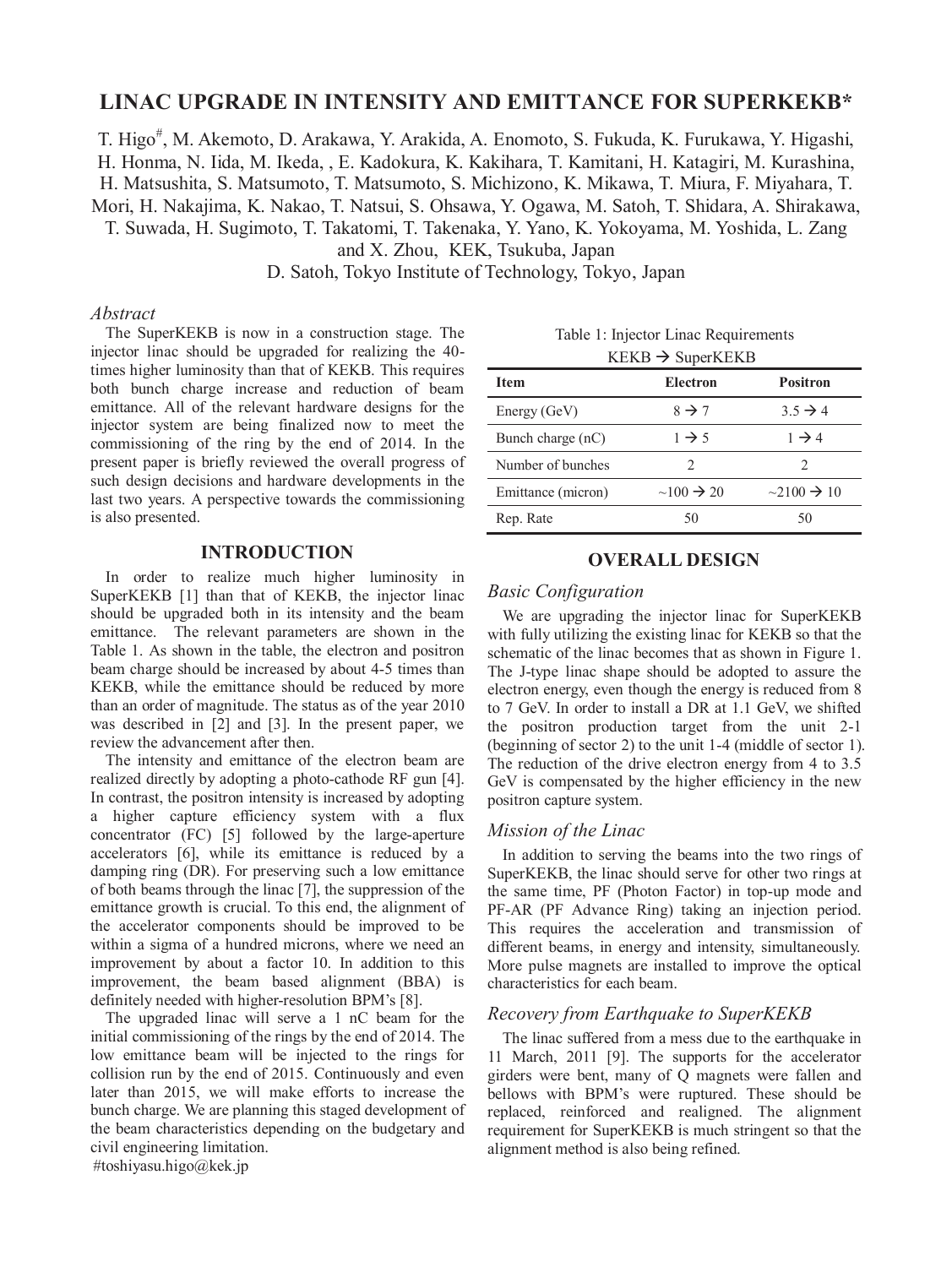

Figure 1: Schematic for injector linac for SuperKEKB.

# **ELECTRON PRODUCTION**

The electron bunch of 5nC bunch charge with low emittance is generated by a photo-cathode RF gun [7]. The candidate cathode materials are such as  $LaB<sub>6</sub>$  or Ir<sub>5</sub>Ce. These will be illuminated by a laser of 266 nm with a few mJ per pulse [10] to get 5 nC without heating. If Qe is not high enough by some reason, we consider the introduction of the heating. The RF cavity for extraction and acceleration of the electrons is performed by a DAW cavity with curved cathode shape [4]. It allows the high charge and the low emittance with relatively low cavity gradient.

Due to the earthquake, the test system was located at the sector 3 and the preliminary test has been performed as shown in Figure 2. Now a bunch charge of 1 nC was extracted and the emittance will be estimated in near future.



Figure 2: RF gun system installed at 3-2 section.

### **POSITRON PRODUCTION**

The positron bunch is produced by a W target with the electron bunch of 10 nC at 3.5 GeV energy. The capture efficiency should be improved by a factor 5 than KEKB. To realize this high capture efficiency, the FC [5] is used instead of the pulse coil. It is followed by a large aperture RF system with the negative RF phase [6].

A flux concentrator has been developed under the collaboration with BINP Novosibirsk [3]. Even if this design opens the possibility to a very high field as 10 Tesla, we decided to start with the type developed by SLAC [11] to meet the requirement to operate from late 2013. The detailed information of the type was given

from IHEP China [12]. The shaping and the field measurement of the prototypes are ongoing. We may use a special copper material which is supposed to keep the hardness even after silver brazing cycle.

The capture section is composed of two L-band travelling-wave accelerator structures with the beam hole diameter of larger than 35 mm. The RF power is terminated by the collinear load section to get rid of the outer wave guide and minimize the solenoid bore to be 260 mm in diameter. Load material is atmospheric plasma-sprayed Kanthal. The first L-band accelerator structure is shown in Figure 3. This is the one used for bunch compression after DR as shown in Figure 1, but the main part of it will be reproduced in a collinear design for positron capture. This structure in Figure 3 is soon highpower tested. It produced 10 MV/m with 15 MW input.

The choice of 5/11 times S-band linac frequency offers two features, larger longitudinal acceptance and the reduction of the injection loss at the damping ring by suppressing the S-band satellite [13].



Figure 3: Prototype L-band accelerator structure for BCS.

### **EMITTANCE PRESERVATION**

The emittance preservation is one of the big upgrade items for the injector linac, because the requirement for the KEKB was much looser than the present one. Most basic strategy for suppressing emittance growth is to realize the better alignment. From the beam simulation, such a tolerance as 100 microns over a hundred meters or so is required. We will firstly realign the whole linac components which were heavily moved by the earthquake [9]. The first step of this realignment, equivalent to the initial installation, will be done with respect to the laser beam monitored by quadrant photo detectors. The